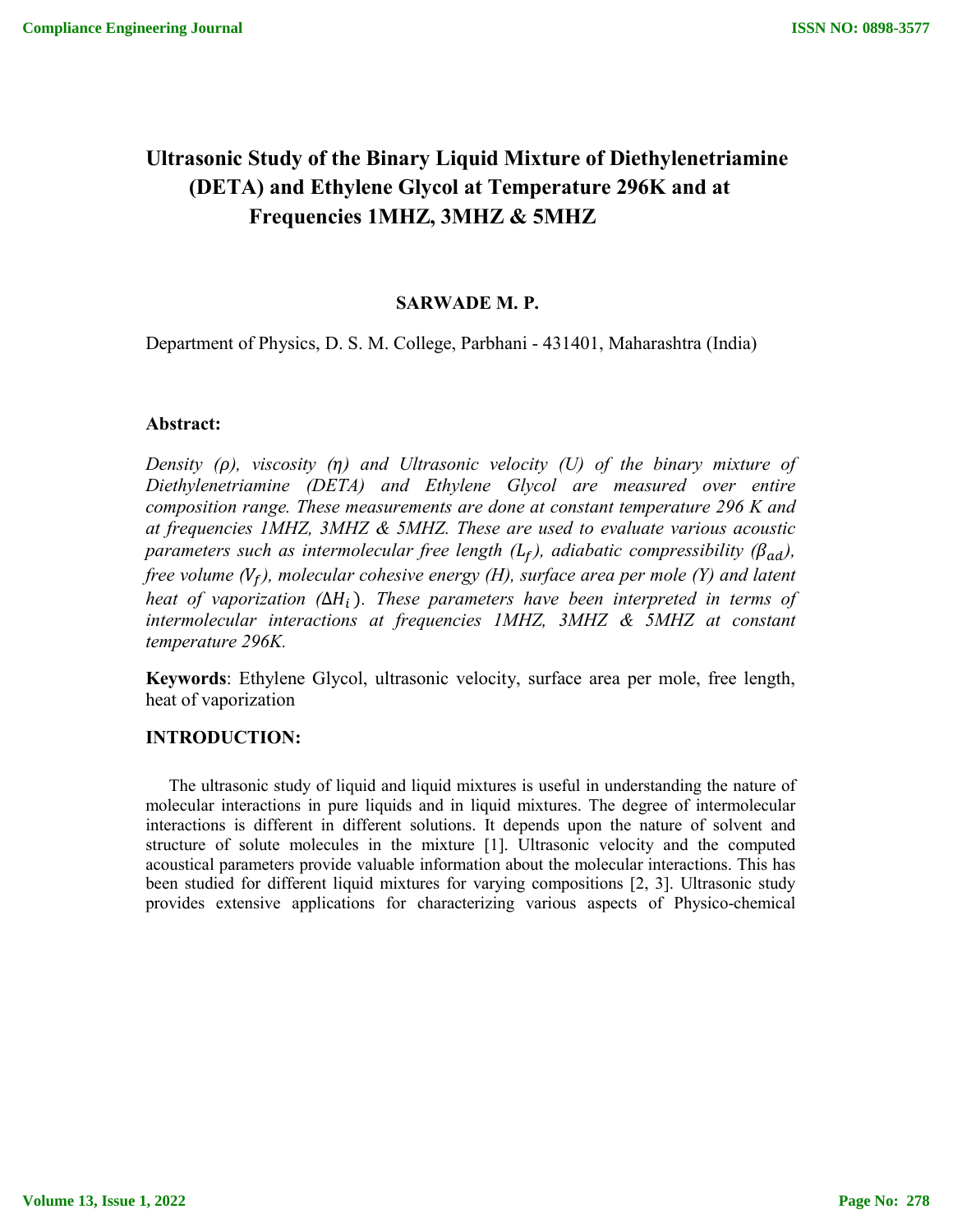behavior. In the present study the chemicals used are Diethylenetriamine and Ethylene Glycol. DETA [5] miscible in water [4] is an organic compound with formula  $HN(CH_2CH_2NH_2)_2$ . This is colorless hygroscopic liquid. It is soluble in water and polar organic solvents. It is not soluble in simple hydrocarbons. It is a weak base  $\&$  its aqueous solution is alkaline [6]. It is common curing agent for epoxy resins in epoxy adhesives [7]. It has been evaluated for use in countermine system. It would be used to ignite and consume the explosive fill of land mines in beach and surf zones [8]. Its dielectric constant is 12.2 at 1 KHZ and polarity is approximately zero. It is non-polar. It is polydentate ligand.

 Ethylene Glycol is also called as 1, 2-ethane diol [9]. It is an organic compound with formula  $(CH_2OH_2)_2$ . It is used as a raw material in the manufacturing of polyester and also used for antifreeze formulations. It is odorless, colorless, sweet-tasting viscous liquid. It can be used as polar solvent. Its dielectric constant at 0.01GHZ frequency is 44.30. It decreases for rising temperatures and for higher frequencies. Its polarity index is 0.79 (relative polarity).

 In the present work, density, viscosity and ultrasonic velocity of Diethylenetriamine and Ethylene Glycol binary mixture have been measured and used to compute the acoustic parameters such as intermolecular free length (L<sub>f</sub>), adiabatic compressibility ( $\beta_{ad}$ ), free volume  $(V_f)$ , molecular cohesive energy (H), surface area per mole (Y) and latent heat of vaporization ( $\Delta H_i$ ). Behavior of these parameters has been used to interpret the intermolecular interaction in this binary mixture for entire mole fraction range.

# **EXPERIMENTAL:**

 Chemicals used are obtained from; DETA from Loba Chemicals Pvt. Ltd. Mumbai and Ethylene Glycol from SDFCL, Mumbai. Density of the pure components and their mixtures were measured by using 10 ml specific gravity bottle up to the accuracy  $(0.001 \text{ g})$ [10]. The viscosity of pure liquids and their mixtures [11] were measured using Ostwald's viscometer with an accuracy of  $\pm 0.001$  Nsm<sup>-2</sup>. Ultrasonic sound velocities were measured using multifrequency ultrasonic interferometer MX–3 (H. C. Memorial Scientific Corporation, Ambala Cantonment) with working frequencies 1MHZ, 3MHZ & 5MHZ.The Abbe's refractometer is very popular and owes its popularity to its convenience, its wide range  $(n_D =$ 1.3 to 1.7), and to the minimal sample is needed. The accuracy of the instrument is about  $\pm 0.0002$ ; its precision is half this figure. The improvement in accuracy is obtained by replacing the compensator with a monochromatic source and by using larger and more precise prism mounts. The former provides a much sharper critical boundary, and the latter allows a more accurate determination of the prism position.

From the measured values of Density  $(\rho)$ , viscosity  $(\eta)$  and Ultrasonic velocity (U), the acoustic parameters intermolecular free length (L<sub>f</sub>), adiabatic compressibility ( $\beta_{ad}$ ), free volume  $(V_f)$ , molecular cohesive energy  $(H)$ , surface area per mole  $(Y)$  and latent heat of vaporization ( $\Delta H_i$ ) were computed using the following equations.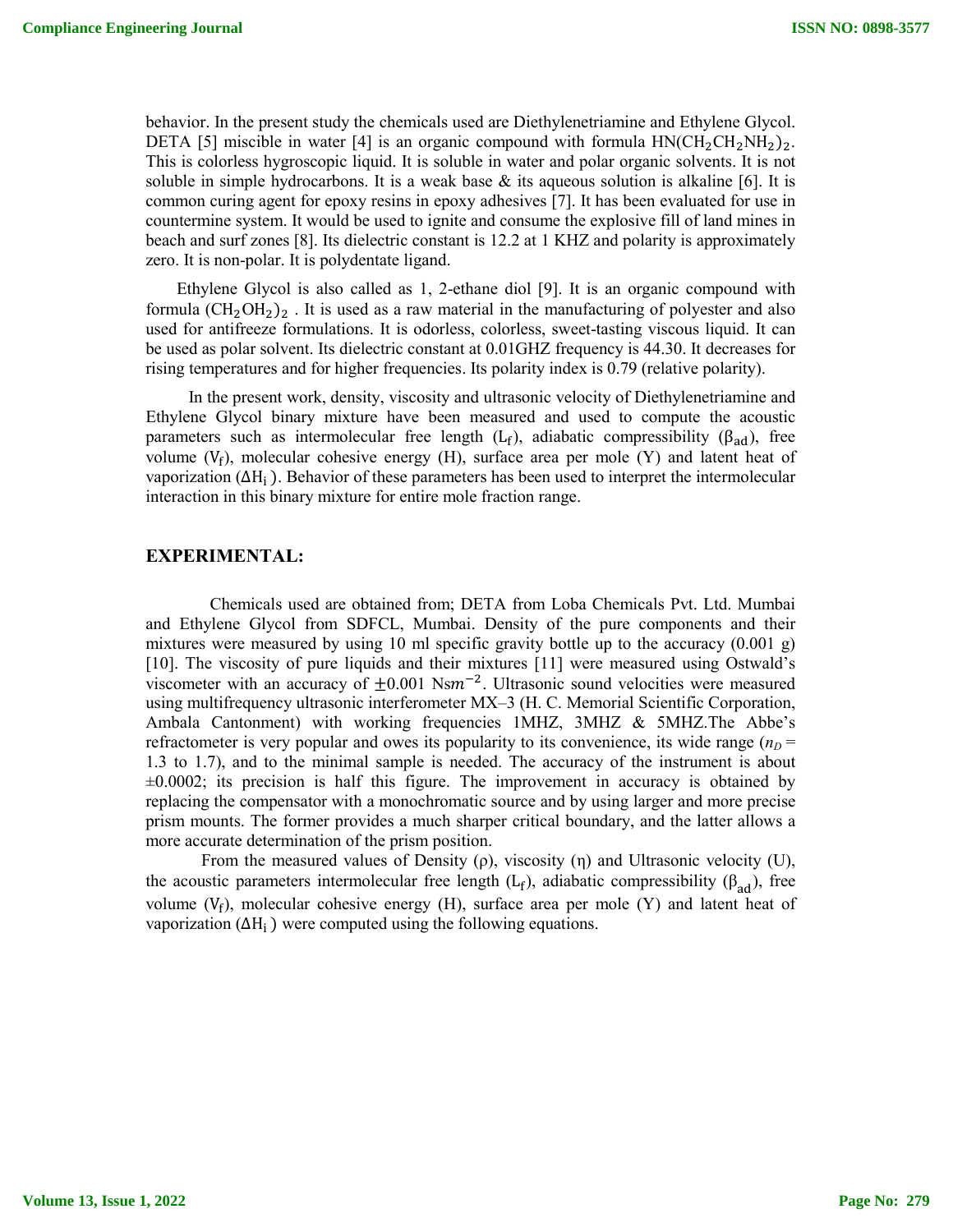#### **Equations:**

|    | 1. Ultrasonic velocity                                                        |     |  |  |  |  |  |
|----|-------------------------------------------------------------------------------|-----|--|--|--|--|--|
|    | $U = n \lambda$ m/s                                                           | (1) |  |  |  |  |  |
|    | 2. Intermolecular free length                                                 |     |  |  |  |  |  |
|    | $L_f = k \beta_{ad}^{1/2}$ m                                                  | (2) |  |  |  |  |  |
|    | K is a constant known as Jacobson's constant given by                         |     |  |  |  |  |  |
|    | K = $(93.875 + 0.375$ T in degree Kelvin) $\times$ 10 <sup>-8</sup>           |     |  |  |  |  |  |
|    | 3. Adiabatic compressibility                                                  |     |  |  |  |  |  |
|    | $\beta_{\rm ad} = \frac{1}{u^2 \rho}$ m <sup>2</sup> /N                       | (3) |  |  |  |  |  |
|    | u ultrasonic velocity and $\rho$ is density of liquid in SI                   |     |  |  |  |  |  |
|    | 4. Free volume                                                                |     |  |  |  |  |  |
|    | $V_f = (\frac{M_{eff} u}{k n})^{3/2}$ m <sup>3</sup> /mol                     | (4) |  |  |  |  |  |
|    | k is a constant equal to $4.28 \times 10^9$ , $\eta$ is viscosity of solution |     |  |  |  |  |  |
|    | <b>5.</b> Molecular cohesive energy                                           |     |  |  |  |  |  |
|    | H= πi V <sub>m</sub> N m/mol or J/mol                                         | (5) |  |  |  |  |  |
| 6. | Surface area per mole                                                         |     |  |  |  |  |  |
|    | $Y = (36 \pi N_A V_0^2)^{1/3}$ m <sup>2</sup> /mol                            | (6) |  |  |  |  |  |
|    | 7. Latent heat of vaporization                                                |     |  |  |  |  |  |
|    | $ΔHi=πi Vm/Meff$ J/ mole Kg                                                   | (7) |  |  |  |  |  |
|    |                                                                               |     |  |  |  |  |  |

# **RESULTS AND DISCUSSION:**

The experimentally measured values of density  $(\rho)$ , ultrasonic velocity (U) and Viscosity ( $\eta$ ) & computed values of Adiabatic compressibility ( $\beta_{ad}$ ) and Intermolecular free length ( $L_f$ ) with respect to concentrations of DETA in Ethylene glycol are presented in the table I. The other acoustic parameters surface area per mole (Y), molar cohesive energy (H), free volume ( $V_f$ ) and latent heat of vaporization ( $\Delta H_i$ ) of this system are presented in the table 2. Evaluation of all these parameters is done at constant temperature 296K and at different ultrasonic frequencies 1MHz, 3MHz & 5MHz. These parameters play very important role in explaining the nature and degree of association of dissociation among the constituents of the binary mixture of Diethylenetriamine and ethylene glycol. The discussion of the results obtained from these parameters is made below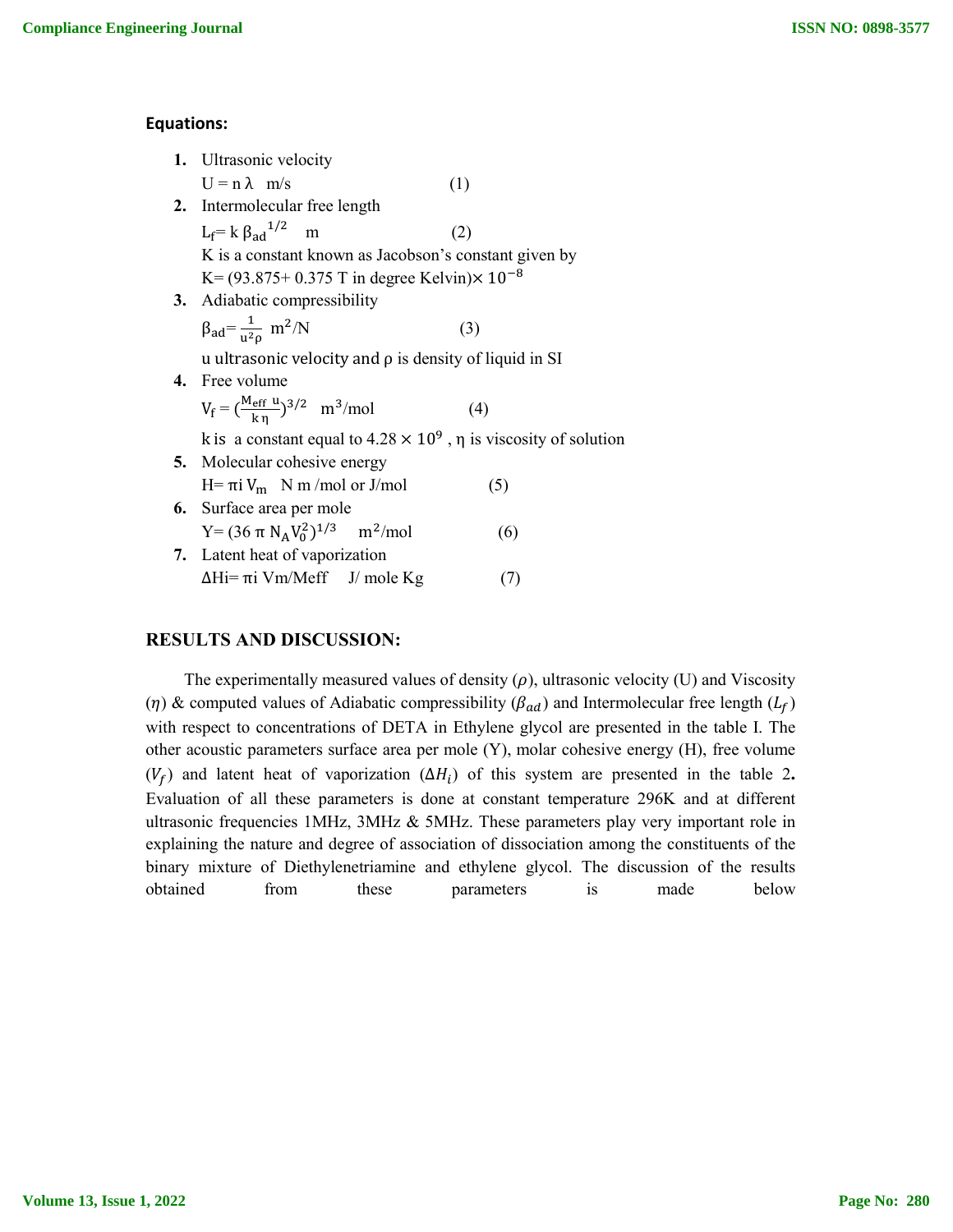**Table I:**

| <b>Mole fraction</b>  | $\boldsymbol{\rho}$ | $\mathbf{U}$ | $\beta_{ad}$ *10 <sup>-10</sup>                        | $L_f$ *10 <sup>-11</sup> | $\eta$                |
|-----------------------|---------------------|--------------|--------------------------------------------------------|--------------------------|-----------------------|
| of DETA in            | $(Kg/m^3)$          | (m/s)        | $(Pa^{-1})$                                            | (m)                      | (poise)               |
| ethylene              |                     |              |                                                        |                          |                       |
| glycol                |                     |              |                                                        |                          |                       |
|                       |                     |              |                                                        |                          |                       |
| $\theta$              | 1113.2              | 1651.6       | 3.29319                                                | 3.71892                  | 0.161                 |
| 0.057517              | 1097.38             | 1656         | 3.32294                                                | 3.73568                  | 0.148608              |
| 0.120732              | 1081.56             | 1660         | 3.35531                                                | 3.75383                  | 0.136085              |
| 0.190538              | 1065.74             | 1664         | 3.38877                                                | 3.7725                   | $0.12\overline{3479}$ |
| 0.268022              | 1049.92             | 1670.2       | 3.41434                                                | 3.78671                  | 0.11085               |
| 0.354523              | 1034.1              | 1678         | 3.43442                                                | 3.79783                  | 0.09827               |
| 0.451713              | 1018.28             | 1684.2       | 3.46215                                                | 3.81312                  | 0.085831              |
| 0.561704              | 1002.46             | 1692         | 3.48443                                                | 3.82538                  | 0.073642              |
| 0.687203              | 986.64              | 1697         | 3.51947                                                | 3.84456                  | 0.061834              |
| 0.83174               | 970.82              | 1700         | 3.56421                                                | 3.86892                  | 0.050561              |
| $\mathbf{1}$          | 955                 | 1706.6       | 3.59528                                                | 3.88575                  | 0.04                  |
|                       |                     |              |                                                        |                          |                       |
| $\boldsymbol{0}$      | 1113.2              | 1663.2       | 3.24742                                                | 3.69298                  | 0.161                 |
| 0.057517              | 1097.38             | 1671         | 3.26355                                                | 3.70214                  | 0.148608              |
| $0.\overline{120732}$ | 1081.56             | 1677         | 3.28763                                                | 3.71578                  | 0.136085              |
| 0.190538              | 1065.74             | 1684.5       | 3.30679                                                | 3.72659                  | 0.123479              |
| 0.268022              | 1049.92             | 1690.44      | 3.33307                                                | 3.74137                  | 0.11085               |
| 0.354523              | 1034.1              | 1696.02      | 3.36183                                                | 3.75747                  | 0.09827               |
| 0.451713              | 1018.28             | 1698         | 3.4061                                                 | 3.78213                  | 0.085831              |
| 0.561704              | 1002.46             | 1704.6       | 3.43311                                                | 3.7971                   | 0.073642              |
| 0.687203              | 986.64              | 1711.2       | 3.4613                                                 | 3.81266                  | 0.061834              |
| 0.83174               | 970.82              | 1717.8       | 3.49073                                                | 3.82883                  | 0.050561              |
| 1                     | $\overline{955}$    | 1725.6       | 3.51655<br>$T=296$ <sup>o</sup> K and Frequency = 5MHZ | 3.84297                  | $\overline{0.04}$     |
|                       |                     |              |                                                        |                          |                       |
| 0                     | 1113.2              | 1674         | 3.2056                                                 | 3.66916                  | 0.161                 |
| 0.057517              | 1097.38             | 1681         | 3.22484                                                | 3.68012                  | 0.148608              |
| 0.120732              | 1081.56             | 1689         | 3.24108                                                | 3.68938                  | 0.136085              |
| 0.190538              | 1065.74             | 1696         | 3.2621                                                 | 3.70132                  | 0.123479              |
| 0.268022              | 1049.92             | 1704         | 3.28023                                                | 3.7116                   | 0.11085               |
| 0.354523              | 1034.1              | 1711         | 3.30322                                                | 3.72458                  | 0.09827               |
| 0.451713              | 1018.28             | 1718         | 3.32726                                                | 3.73811                  | 0.085831              |
| 0.561704              | 1002.46             | 1725         | 3.35239                                                | 3.7522                   | 0.073642              |
| 0.687203              | 986.64              | 1732         | 3.37867                                                | 3.76687                  | 0.061834              |
| 0.83174               | 970.82              | 1738         | 3.41006                                                | 3.78433                  | 0.050561              |
| 1                     | 955                 | 1744         | 3.44274                                                | 3.80242                  | 0.04                  |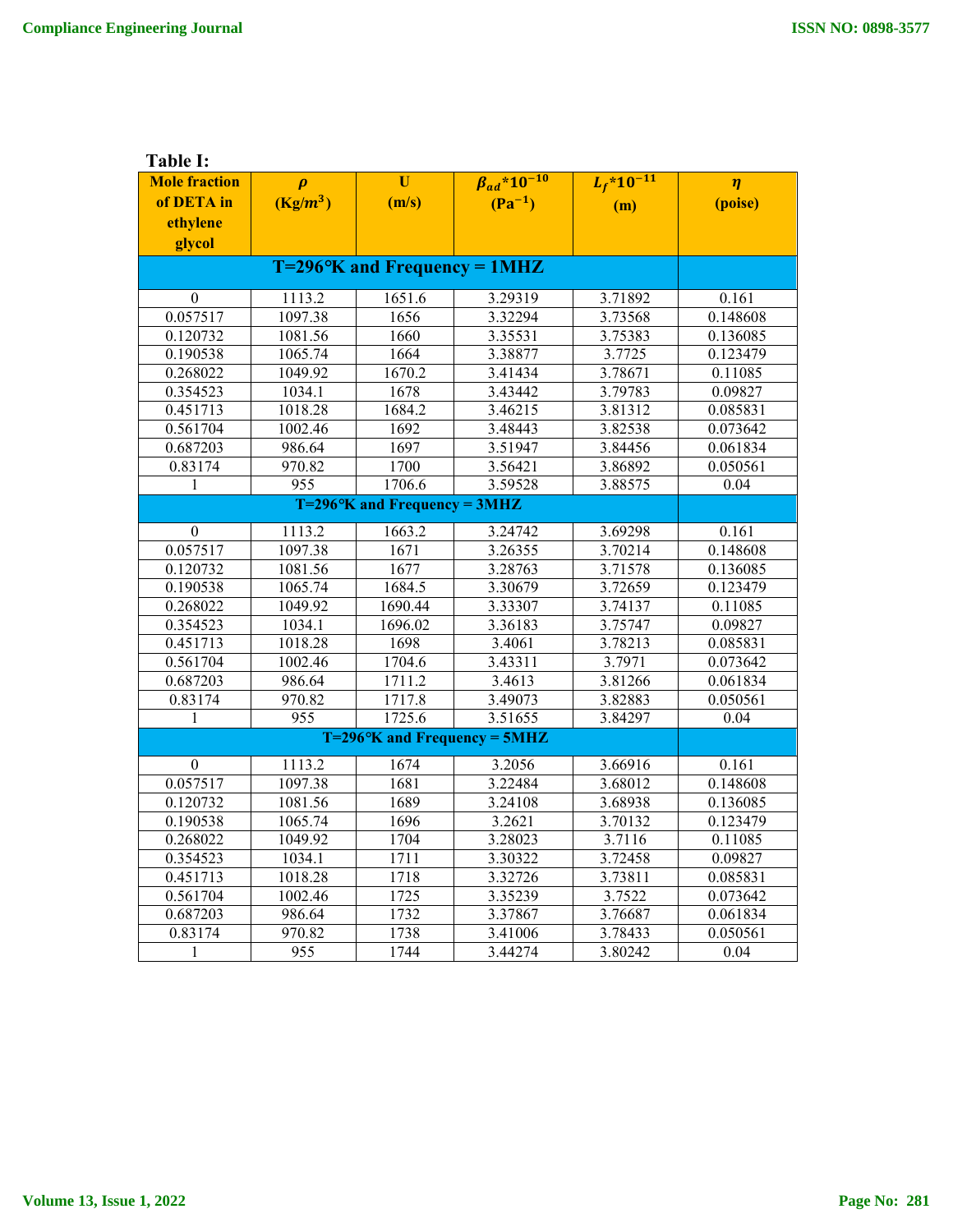# **Table II:**

| <b>Mole fraction</b>                  | Y            | H           | $V_f$ *10 <sup>-11</sup> | $\Delta H_i$ |  |  |  |  |  |
|---------------------------------------|--------------|-------------|--------------------------|--------------|--|--|--|--|--|
| of DETA in                            | $(m^2/mole)$ | (J/mol)     | $(m^3/mol)$              | (J/molkg)    |  |  |  |  |  |
| ethylene                              |              |             |                          |              |  |  |  |  |  |
| glycol                                |              |             |                          |              |  |  |  |  |  |
| $T=296\text{°K}$ and Frequency = 1MHZ |              |             |                          |              |  |  |  |  |  |
| $\mathbf{0}$                          | 53081023     | 482720.1    | 6.29915                  | 7308183      |  |  |  |  |  |
| 0.057517                              | 53521147     | 462908.5    | 7.48021                  | 6788818      |  |  |  |  |  |
| 0.120732                              | 53982548     | 442088.4    | 9.01305                  | 6267794      |  |  |  |  |  |
| 0.190538                              | 54466896     | 420146      | 11.0475                  | 5745634      |  |  |  |  |  |
| 0.268022                              | 54975964     | 396767.2    | 13.8391                  | 5220592      |  |  |  |  |  |
| 0.354523                              | 55511585     | 372023.6    | 17.7651                  | 4696605      |  |  |  |  |  |
| 0.451713                              | 56075571     | 346249.5    | 23.3964                  | 4180814      |  |  |  |  |  |
| 0.561704                              | 56669539     | 319087.7    | 31.8628                  | 3671839      |  |  |  |  |  |
| 0.687203                              | 57294590     | 290966.9    | 44.9852                  | 3177896      |  |  |  |  |  |
| 0.83174                               | 57950685     | 261802.1    | 66.4402                  | 2701093      |  |  |  |  |  |
| 1                                     | 58635429     | 231265.6    | 104.297                  | 2241598      |  |  |  |  |  |
| $T=296^\circ K$ and Frequency = 3MHZ  |              |             |                          |              |  |  |  |  |  |
| $\boldsymbol{0}$                      | 53081023     | 481033.708  | 6.36563                  | 7282651.67   |  |  |  |  |  |
| 0.057517                              | 53521147     | 460826.0388 | 7.58207                  | 6758277.74   |  |  |  |  |  |
| 0.120732                              | 53982548     | 439841.8805 | 9.15185                  | 6235942.47   |  |  |  |  |  |
| 0.190538                              | 54466896     | 417581.5521 | 11.2523                  | 5710563.81   |  |  |  |  |  |
| 0.268022                              | 54975964     | 394384.6873 | 14.0914                  | 5189243.22   |  |  |  |  |  |
| 0.354523                              | 55511585     | 370041.8609 | 18.052                   | 4671587.06   |  |  |  |  |  |
| 0.451713                              | 56075571     | 344839.4973 | 23.6845                  | 4163789.41   |  |  |  |  |  |
| 0.561704                              | 56669539     | 317906.1111 | 32.2194                  | 3658242.67   |  |  |  |  |  |
| 0.687203                              | 57294590     | 289757.0699 | 45.55                    | 3164682.38   |  |  |  |  |  |
| 0.83174                               | 57950685     | 260442.0902 | 67.4864                  | 2687061.27   |  |  |  |  |  |
| 1                                     | 58635429     | 229988.8521 | 106.044                  | 2229222.18   |  |  |  |  |  |
| $T=296^\circ K$ and Frequency = 5MHZ  |              |             |                          |              |  |  |  |  |  |
| $\boldsymbol{0}$                      | 53081023     | 479479.6    | 6.42773                  | 7259123      |  |  |  |  |  |
| 0.057517                              | 53521147     | 459453.4    | 7.65023                  | 6738147      |  |  |  |  |  |
| 0.120732                              | 53982548     | 438276.7    | 9.25026                  | 6213752      |  |  |  |  |  |
| 0.190538                              | 54466896     | 416163.5    | 11.3677                  | 5691171      |  |  |  |  |  |
| 0.268022                              | 54975964     | 392812.4    | 14.2613                  | 5168556      |  |  |  |  |  |
| 0.354523                              | 55511585     | 368418.5    | 18.2917                  | 4651093      |  |  |  |  |  |
| 0.451713                              | 56075571     | 342826.5    | 24.1042                  | 4139483      |  |  |  |  |  |
| 0.561704                              | 56669539     | 316020.8    | 32.7995                  | 3636548      |  |  |  |  |  |
| 0.687203                              | 57294590     | 288012      | 46.3841                  | 3145623      |  |  |  |  |  |
| 0.83174                               | 57950685     | 258924.2    | 68.6803                  | 2671401      |  |  |  |  |  |
| 1                                     | 58635429     | 228772.4    | 107.744                  | 2217432      |  |  |  |  |  |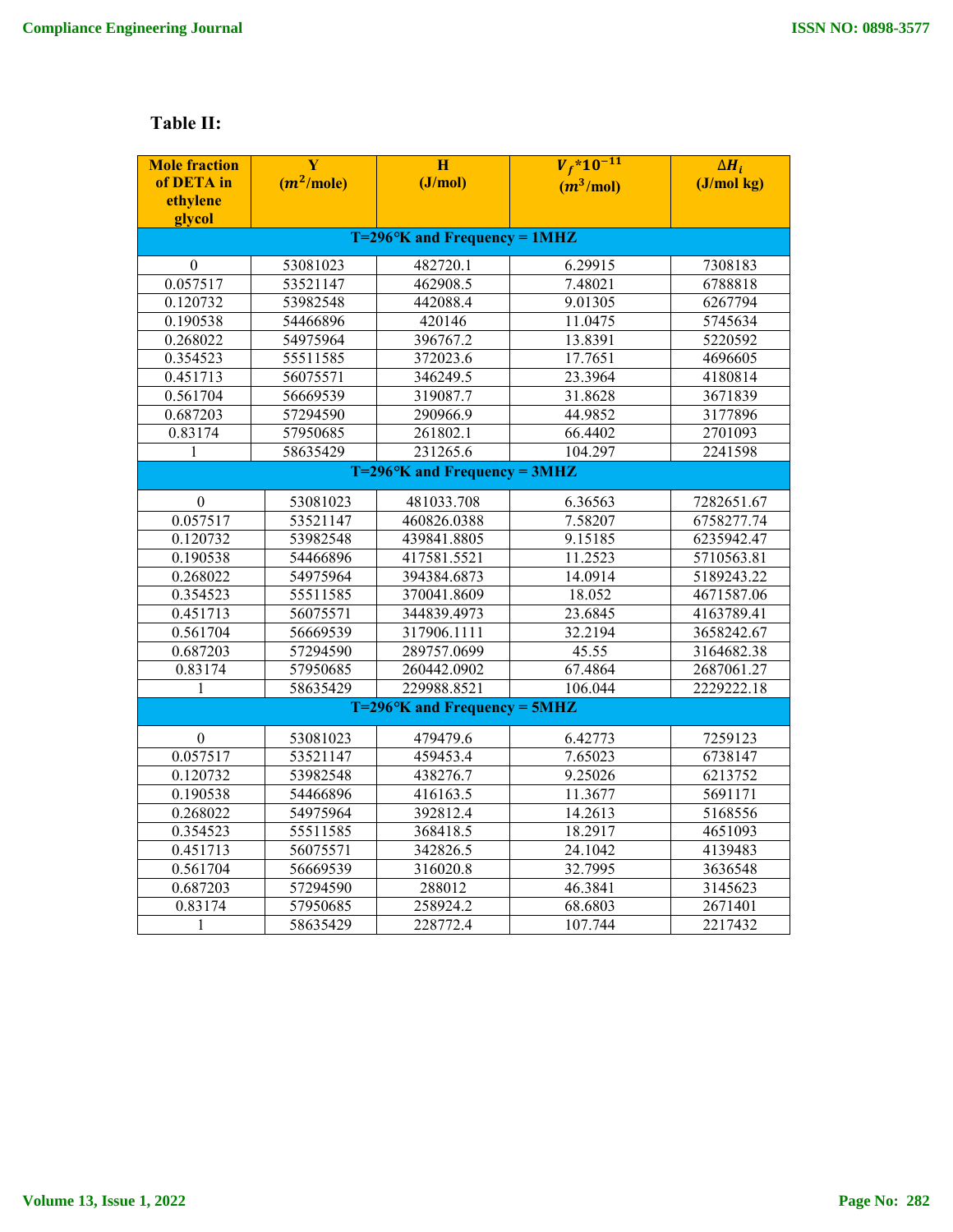



Fig 1 Variation of density Vs mole fraction of DETA in Binary mixture at constant temperature

Fig 2 Variation of viscosity Vs mole fraction of DETA in Binary mixture at constant temperature



Fig 3 Variation of velocity Vs mole fraction of DETA in Binary mixture at constant temperature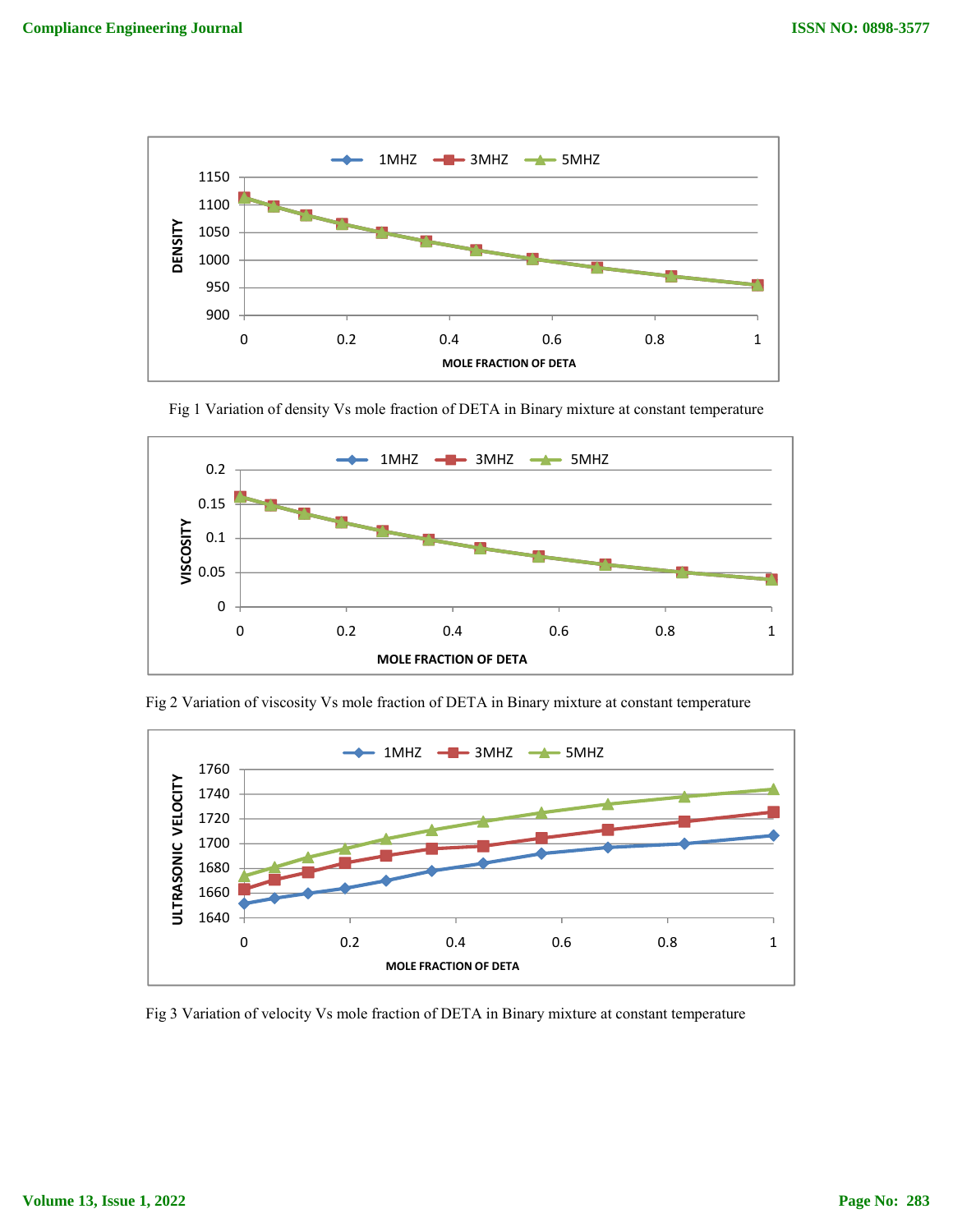The experimentally measured values of density  $(\rho)$ , ultrasonic velocity (U) and Viscosity  $(\eta)$ & computed values of Adiabatic compressibility ( $\beta_{ad}$ ) and Intermolecular free length ( $L_f$ ) are given in table I. The acoustic parameters surface area per mole (Y), molar cohesive energy (H), free volume  $(V_f)$  and latent heat of vaporization  $(\Delta H_i)$  of this system computed at frequencies 1MHZ, 3MHZ and 5MHZ & at constant temperature 296*°*K are presented in the table II. Behavior of these parameters have depicted graphically in figures 1 to 9.

Perusal of figure 1 reveals that the density  $(\rho)$  of this binary mixture is decreasing continuously with increase of mole fraction of DETA in Ethane diol for all the three frequencies. This behavior is different from the ideal mixture behavior and it may be attributed to the weak molecular association  $\&$  structural changes occurring in this system [12].



Fig 4 Variation of free volume Vs mole fraction of DETA in Binary mixture at constant temperature

Figure 2 represents the nature of variation of viscosity with increase of mole fraction of DETA in the binary mixture for all the three frequencies. It decreases with increase of mole fraction of DETA. The difference in size and shape of the component molecules and the loss of dipolar association leads to a decrease in viscosity, (Mehra & Pancholi, 2006).

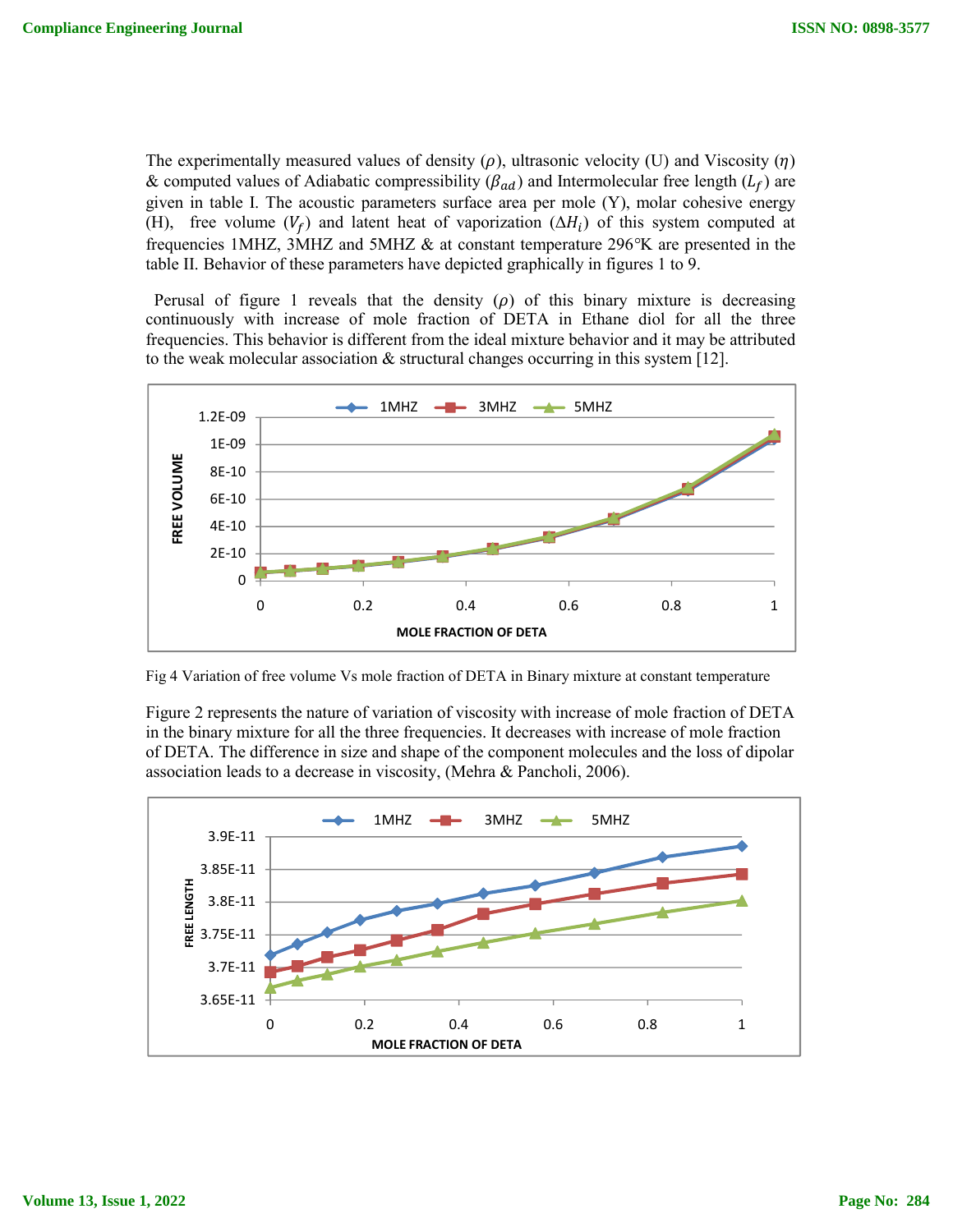Fig 5 Variation of free length Vs mole fraction of DETA in Binary mixture at constant temperature

 Figure 4 indicates increase in free volume of the binary mixture with increase of concentration of DETA for all the three frequencies. An increase in the values of free volume indicates that the strength of interaction between the molecules decreases gradually with increase in concentration and hence weak interaction presents between the molecules [14, 15].



Fig 6 Variation of adiabatic compressibility Vs mole fraction of DETA in Binary mixture at constant temperature

Figures 3, 5 & 6 indicate that ultrasonic velocity (U), intermolecular free length  $(L_f)$  and adiabatic compressibility  $(\beta_{ad})$  all are increasing almost linearly with increase of mole fraction of DETA in Ethane diol for all the three frequencies. According to Eyring & Kincaid model ultrasonic velocity varies inversely with intermolecular free length and adiabatic compressibility [13]. The nature of variation of ultrasonic velocity, intermolecular free length and adiabatic compressibility in this binary mixture shows deviation from Eyring & Kincaid model. Increase in  $\beta_{ad}$  & intermolecular free length with increase in mole fraction of DETA in Ethane diol supports weak molecular interaction in this binary system.



Fig 7 Variation of enthalpy Vs mole fraction of DETA in Binary mixture at constant temperature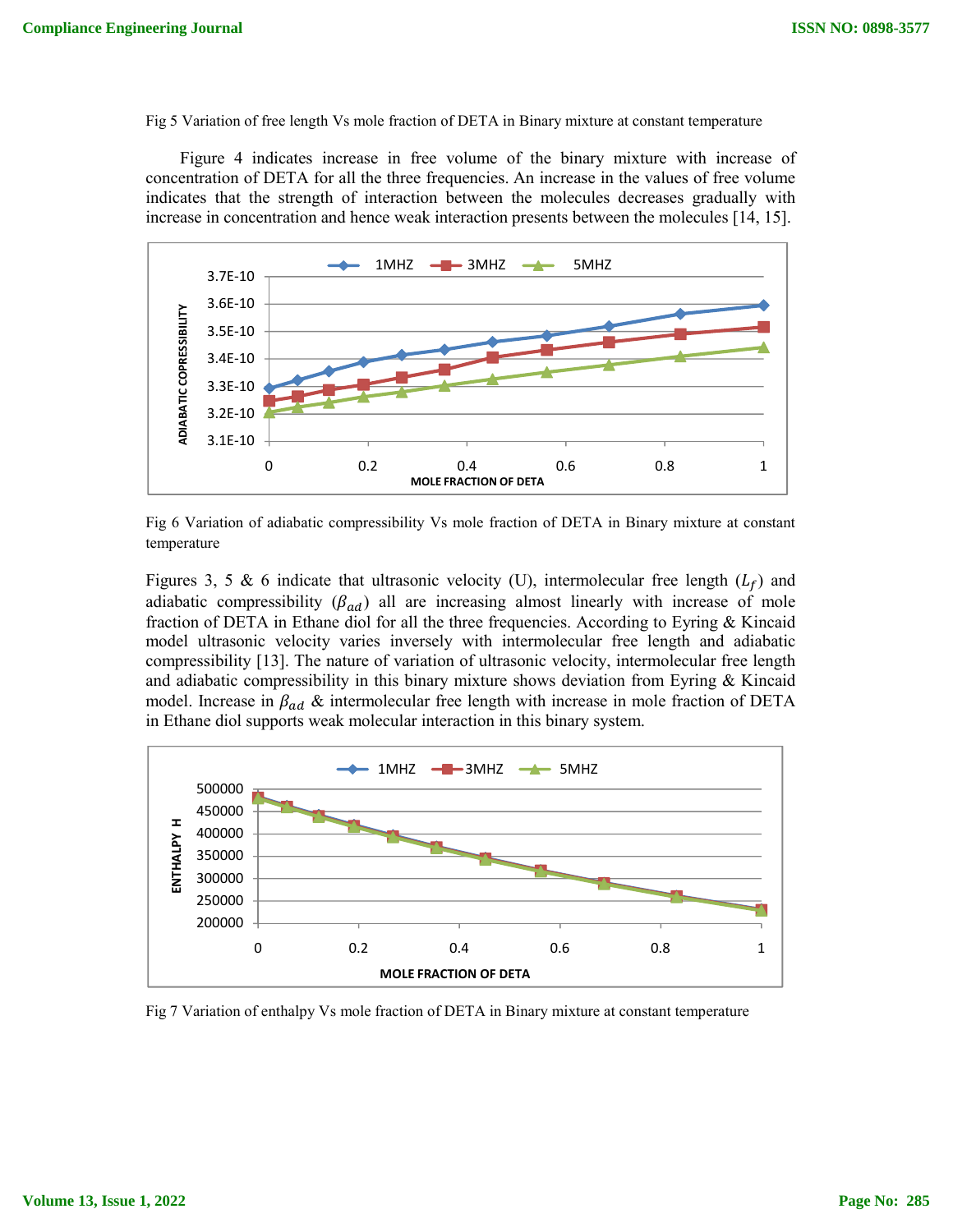

Fig 8 Variation of latent heat of vaporization Vs mole fraction of DETA in Binary mixture at constant temperature

Figure 7 shows linear decrease in molar cohesive energy and figure 8 shows decrease in latent heat of vaporization with increase in concentration of DETA in the binary liquid mixture for all the three frequencies. This further supports weak molecular interaction between the unlike molecules. Figure 9 shows increase in surface area per mole indicating expansion in the volume of the mixture. It clearly suggests weak molecular interaction between the components molecules for all the three frequencies.



Fig 9 Variation of surface area per mole Vs mole fraction of DETA in Binary mixture at constant temperature

# **CONCLUSION**:

 The results and discussion of present study shows that there is weak interaction between the components of binary mixture of DETA and ethane diol for all the three frequencies. The study of above acoustic parameters supports weak interaction between the unlike molecules. The decreasing values of density, viscosity with increasing mole fraction of DETA for all the three frequencies, supports the presence of weak molecular interaction between the unlike molecules of this binary mixture. Whereas increasing values of free volume with increasing